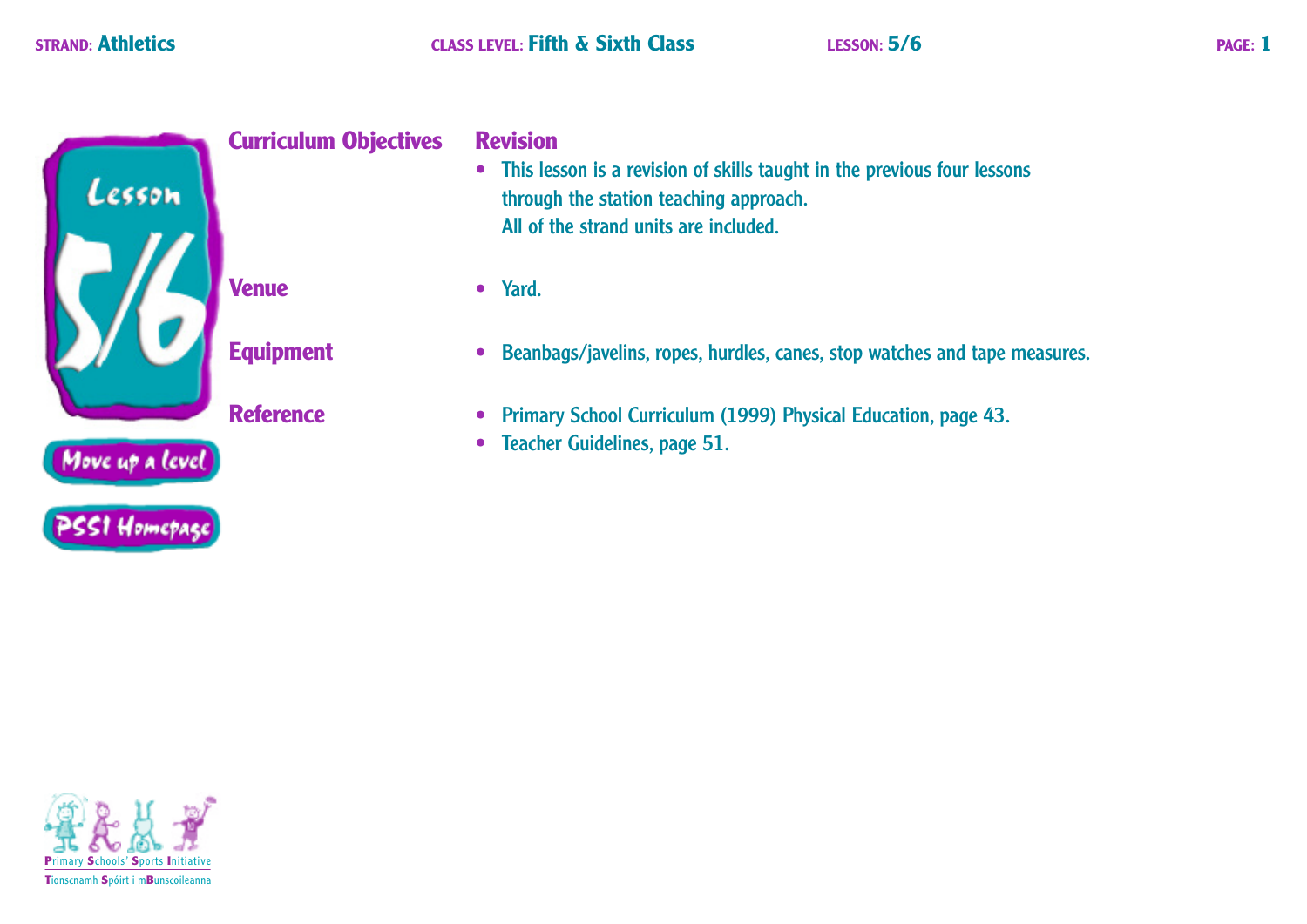**Circuit activity incorporating running, jumping, hurdling and throwing.**

**The children are divided into five groups.**

**Each group assembles at an assigned station.**

**Groups rotate from station to station during the circuit of activities.**

### **Place the appropriate number of foam javelins at the station. Place cones to mark distances, e.g.**

- **• Red cone 10 metres**
- **• Blue cone 15 metres, etc.**

**Warm up and stretching: Visit your warm up bank.**

### **Station 1: Javelin throw**

**The children should use the five step (as in illustration) or seven step approach run.**



# **Station 2: Long jump**

**Place two mats lengthways overlapping each other.**

**Skipping ropes for all. One long rope for group activity.**

**The children run three or four strides to the beanbag, take off from one foot and land on two. Measure the long jumps using a measuring tape. Allow the children to compare jumps with and without an approach run.**



# **Station 3: Skip freely with ropes The children should work individually, in pairs and as a group. • Encourage variation in skipping**

# **ORGANISATION ACTIVITY TEACHING POINTS**

**• Encourage the children to perfect the five step approach before progressing to the seven.**

- **• Sink hips and bend knees slightly on take off.**
- **• Arms swung high in flight.**
- **• Back straight and knees bent on landing.**

**style.**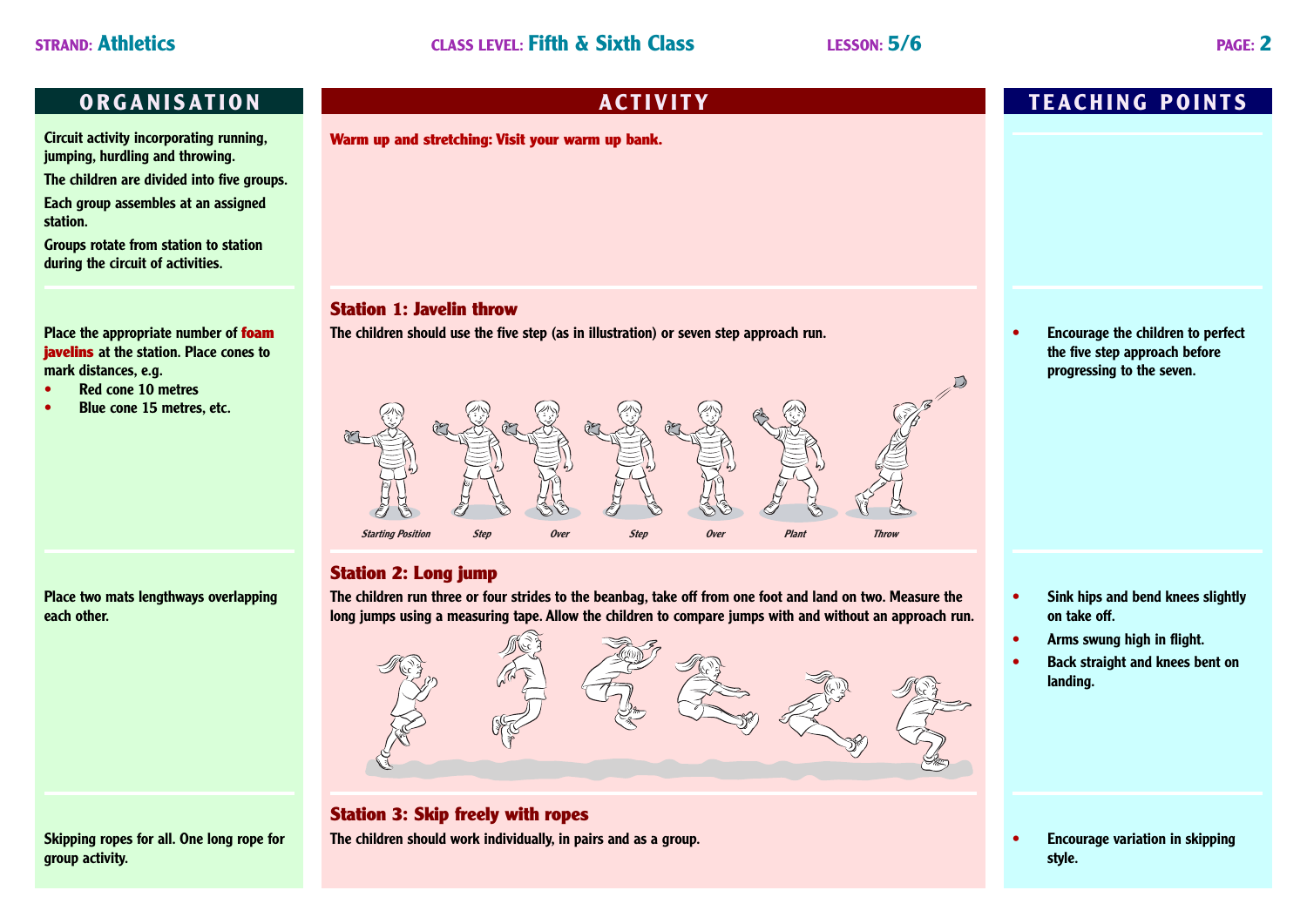### **Station 4**

**One set of hurdles**

**Each child in turn jogs over the hurdles with an even stride pattern using a three-stride pattern of hurdling.**



# **Station 5: High jump (Teaching Station)**

**This station is a teaching station. The children line up at the side as in diagram. In turn, each child approaches from the side with a three stride approach run and scissor kicks over, using the near leg to lead. The leg that stays on the ground is called the take-off leg.**

**If approaching from the right the pattern is: Step left, step right, step left and jump.**

**If approaching from the left, the pattern is: Step right, step left, step right and jump.**



### **5 Cool down Visit your cool down bank.**

**ORGANISATION ACTIVITY TEACHING POINTS**

- **• Remind the children to always lead with same leg and use the stride pattern developed.**
- **• For children who have difficulty it can be useful to ask them to call out the pattern.**
	- **· For a right lead leg: Left, right, left, and over.**
	- **· For a left lead leg: Right, left, right and over.**
- **• To establish a starting position, the children walk three giant steps out from the middle of the jump and three to the side. Run the three steps on a curve from this point.**
- **• Push upwards from the take-off leg.**
- **• Kick the lead leg vigorously up and over the centre of the bar, straightening it as you go (open scissors).**
- **• Follow by bringing the other foot (take-off leg) up and over (close scissors).**

**Two hurdles with one cane. Place bean bag to indicate where the approach run should begin.**



**If there is enough equipment, place two high jumps at this station – one at a high level and one at a medium level.**

Star **\*** denotes beanbag at starting place **for approach run.**

**See Teacher Guidelines for guidance on maximum heights.**